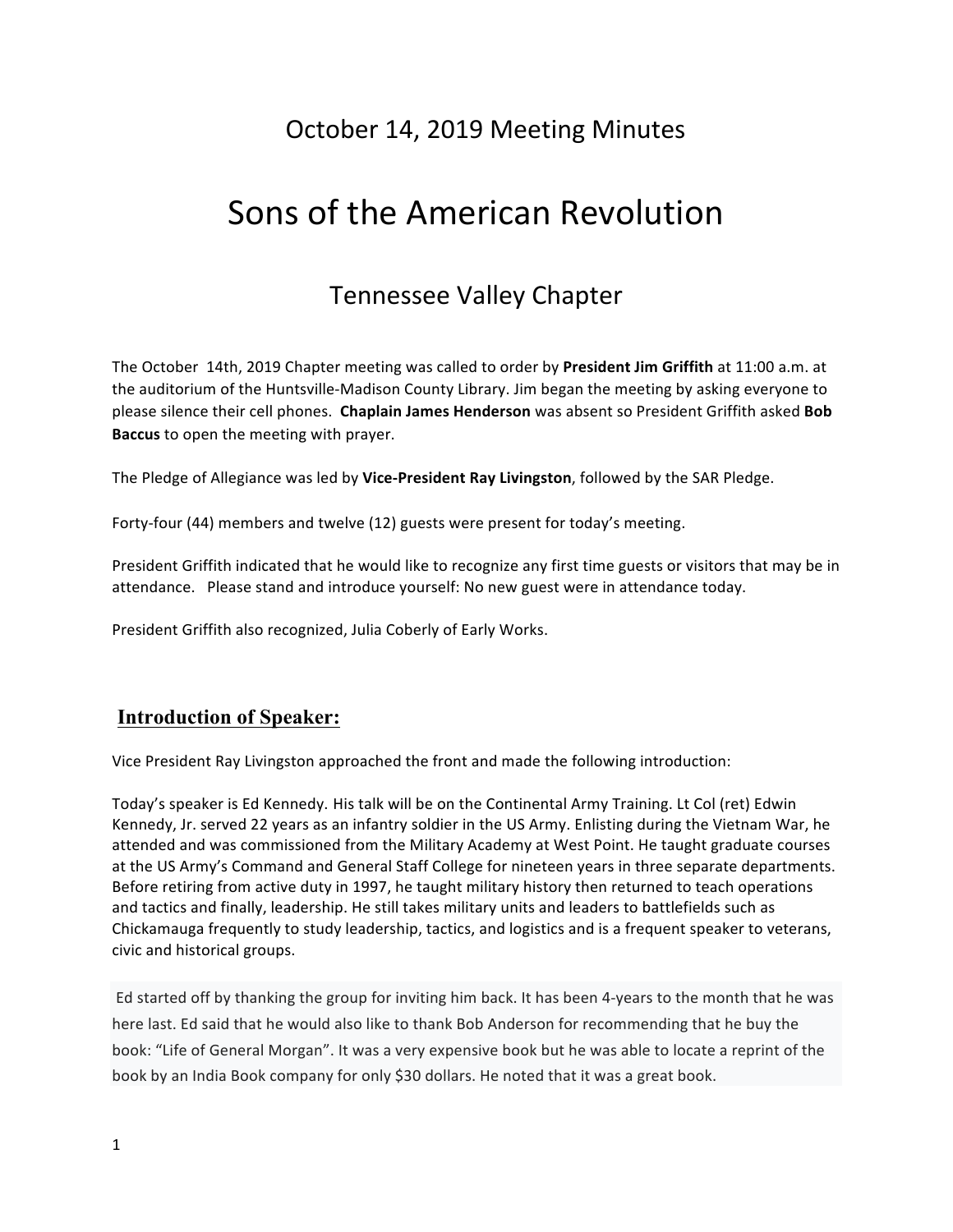Military tactics during the Revolutionary War, please hold any questions to the end. How did we do this? Taking on the mightiest army in the world. We were not even a country when we started the war.

Here are some of the things that we are going to consider: how do you maintain a level of uniformity on the battlefield. Several factors are involved. Number one is getting soldiers to the right place quickly. Next, set up in a line – The object is to spread a volume of lead at your enemy quickly. Another major concern is dealing with untrained men and having them perform under fire and under stress while being shot at. How do you get them to fire quickly, it's not simple and not standardized. A big issue was getting them to hold their ground while they were being charged with bayonets.

Overall we had 13 colonies with 15 different systems, while the British had their own system. In January 1766, Timothy Pickering was commissioned a lieutenant in the Essex County militia. He was promoted to captain three years later. In 1769, he published his ideas on drilling soldiers in the Essex Gazette. These were published in 1775 as "An Easy Plan for a Militia."<sup>[5]</sup> The manual was used as the Continental Army drill book until replaced by Baron von Steuben's Regulations for the Order and Discipline of the Troops of the United States. The Count, fully realizing the potential of an officer with Prussian general staff training, introduced him to Benjamin Franklin. Franklin, however, was unable to offer Steuben a rank or pay in the American army. The Continental Congress had grown tired of foreign mercenaries coming to America and demanding a high rank and pay. Promoting these men over qualified American officers caused discontent in the ranks. Von Steuben would have to go to America strictly as a volunteer, and present himself to Congress. Upon the Count's recommendation, Steuben was introduced to future president George Washington by means of a letter from Franklin as a "Lieutenant General in the King of Prussia's service", an exaggeration of his actual credentials that appears to be based on a mistranslation of his service record. He was advanced travel funds and left Europe from Marseilles on Friday, September 26, 1777, on board the frigate Flamand.<sup>[8]</sup>

Steuben picked 120 men from various regiments to form an honor guard for General Washington, and used them to demonstrate military training to the rest of the troops.<sup>[9]</sup> These men in turn trained other personnel at regimental and brigade levels. Steuben's eccentric personality greatly enhanced his mystique. In full military dress uniform, he twice a day trained the soldiers who, at this point, were themselves greatly lacking in proper clothing.<sup>[14]</sup>

As he could only speak and write a small amount of English, Steuben originally wrote the drills in German, the military language of Europe at the time. His secretary, Du Ponceau, then translated the drills from German into French, and a secretary for Washington translated it to English. They did this every single night so Washington could command his soldiers in the morning. Colonel Alexander Hamilton and General Nathanael Greene were of great help in assisting Steuben in drafting a training program for the Army. The Baron's willingness and ability to work with the men, as well as his use of profanity (in several different languages), made him popular among the soldiers.

Steuben introduced a system of progressive training, beginning with the school of the soldier, with and without arms, and going through the school of the regiment. This corrected the previous policy of simply assigning personnel to regiments. Each company commander was made responsible for the training of new men, but actual instruction was done by sergeants specifically selected for being the best obtainable.

In the earlier part of the war, the U.S. used the bayonet mostly as a cooking skewer or tool rather than as a fighting instrument.<sup>[9]</sup> Steuben's introduction of effective bayonet charges became crucial. In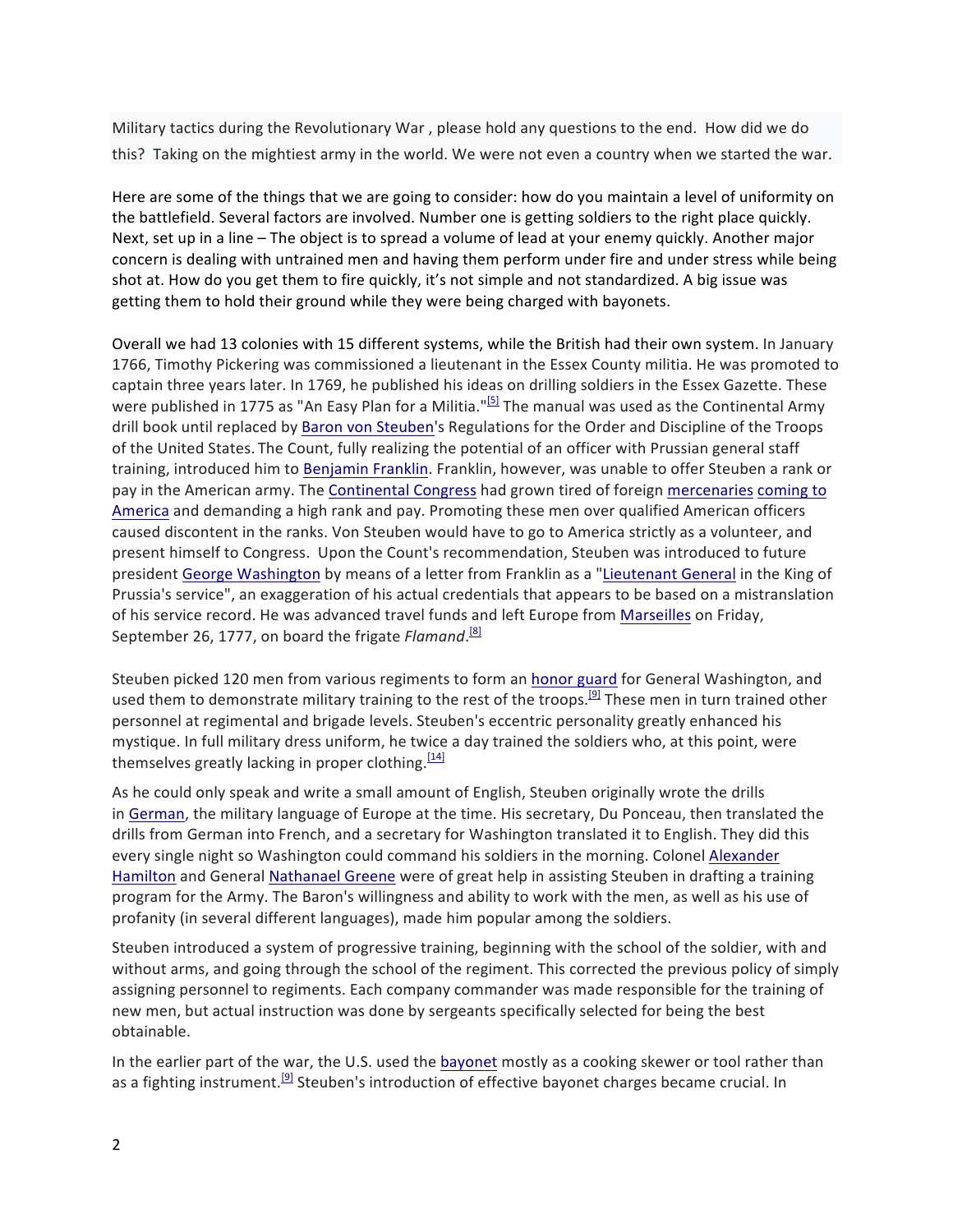the Battle of Stony Point, U.S. soldiers attacked with unloaded muskets and won the battle solely on Steuben's bayonet training.

The first results of Steuben's training were in evidence at the Battle of Barren Hill, May 20, 1778, and then again at the Battle of Monmouth in June 1778. Steuben, by then serving in Washington's headquarters, was the first to determine that the enemy was heading for Monmouth.

During the winter of 1778–1779, Steuben prepared *Regulations for the Order and Discipline of the Troops of the United States*, commonly known as the "Blue Book".<sup>[16][17]</sup> Its basis was the training plan he had devised at <u>Valley Forge.<sup>[18]</sup></u> It was used by the United States Army until 1814,<sup>[6]</sup> and affected U.S. drills and tactics until the Mexican–American War of 1846.<sup>[13]</sup>

Stuben became a real hero to the US Army and had a lasting impact on the US Military. Ed finished his lecture by answering several questions from the attendees. After questions, Ray Livingston came up and presented Ed with an American Eagle desk piece and a Certificate of Appreciation. Pictures were taken by Jim Maples.

#### **Induction Ceremony**

President Jim Griffith asked our new chapter inductees to come up front: President Griffith administered the SAR Oath to the following new approved chapter members:

- **Perry Lee Scalfano**, Patriot Ancestor- Solomon Lee
- Jason Paul Scalfano, Patriot Ancestor- Solomon Lee (His Father Frank Scalfano stood in and received his certificate)
- **Roger Harold Whitesides**, Patriot-Frederick Hambright

President Griffith asked Charles McMurry to come up front and present the new inductees with the SAR Rosettes. Pictures were taken by Jim Maples.

President Griffith spoke to the new members; we appreciate your interest in this organization. The Tennessee Valley Chapter, Sons of the American Revolution is a growing, dynamic organization that is active in our community. There are a lot of activities that we do, there is a heavy schedule of Color Guard activities. You can see that this is an active organization. We are happy that you are here today and encourage you to volunteer in activities that match your skills. We do not know what those skills are, so please let us know. If you have any questions at all, please do not hesitate to ask a member or an officer.

I would like to stop now and thank Charles McMurry for all his effort. He has done this for our organization a long, long time. This organization is successful because of all work that was done by its members. So, Charles, thank you again.

#### **OLD BUSINESS**

Last month's meeting Notes were posted on the website two weeks prior to today's meeting. If there are no objections or comments, the minutes stand approved as posted. No additional comments were made, minutes are approved.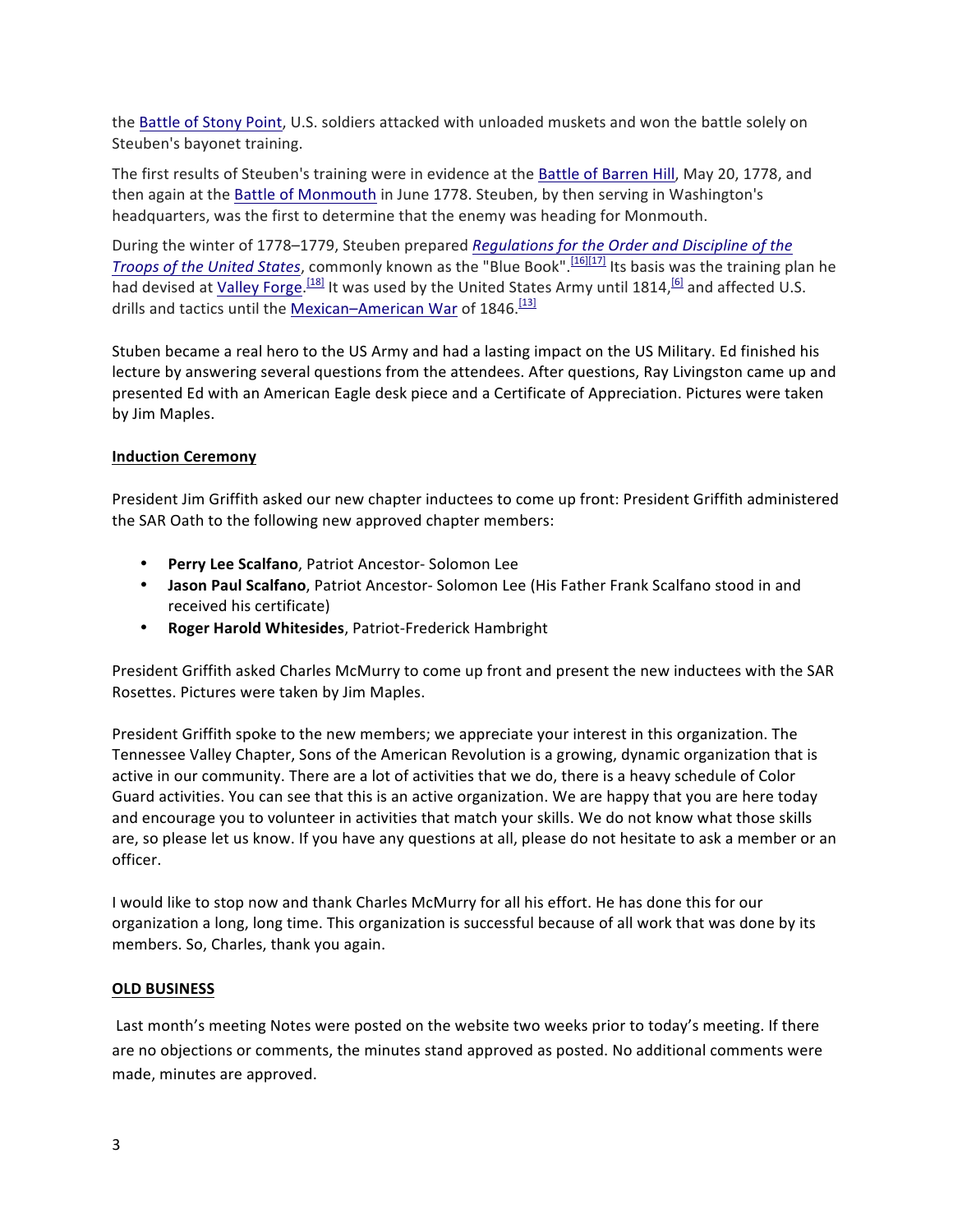### **Officers Report**:

### President-**Jim Griffith**

BOO Meeting – Actions and Approvals;

Many thanks to Jess Brown for getting several of the following opportunities set up for our group!

American Village Tree Planting has been basically approved; we are just waiting on feedback from Tom and American Village. There will be a tree planted and a plaque from our chapter.

Constitution Hall Park Flag, we are in discussions with Constitution Hall for placement of a 23-Star Flag placed in the same room with the original Alabama Constitution, We are the 22<sup>nd</sup> State to enter the Union, but Maine came into the union so soon after that they did not have time to create a 22-Star flag.

Purchase of Patriots Chest Products: The Patriot Chest Program is an interactive presentation, intended to compliment Elementary and Middle School lesson plans on the Revolutionary War and Colonial Period of American History. Most of the cost will be provided by National. Funding was approved at the last BOO.

Library Donations as memorials is in the works to renew the program again. Additional information will be provided at our next meeting,

Membership Retainment – Dues cards are available for payment today, emails will be sent to anyone who hasn't paid by the end of this meeting, Phone calls were scheduled to be made to all unpaid members the first week of December. This date needs to be moved up now, due to the payment to state is now required by November  $30<sup>th</sup>$ .

Amazon Smile is a website operated by Amazon with the same products, prices, and shopping Features as Amazon.com. The difference is that when you shop on Amazon Smile, the Amazon Smile Foundation will donate 0.5% of the purchase price of eligible products to the charitable organization of your choice. If you shop on Amazon.com, consider using Amazon Smile (smile.amazon.com). Then, identify "National Society of the Sons of the American Revolution" in Huntsville as your Charity.

If you have not received your handbook by e-mail, please let us know. You can go to your e-mail and verify your information.

Our Color Guard has many upcoming activities, check out the schedule. Go to the website and open up the Calendar and view all the activities.

TVCSAR will be on Television very soon. We have been invited to appear on WHNT for an interview with Steve Johnson.

TVCSAR will be on Public Radio on every Patriotic Holiday in the following year!!!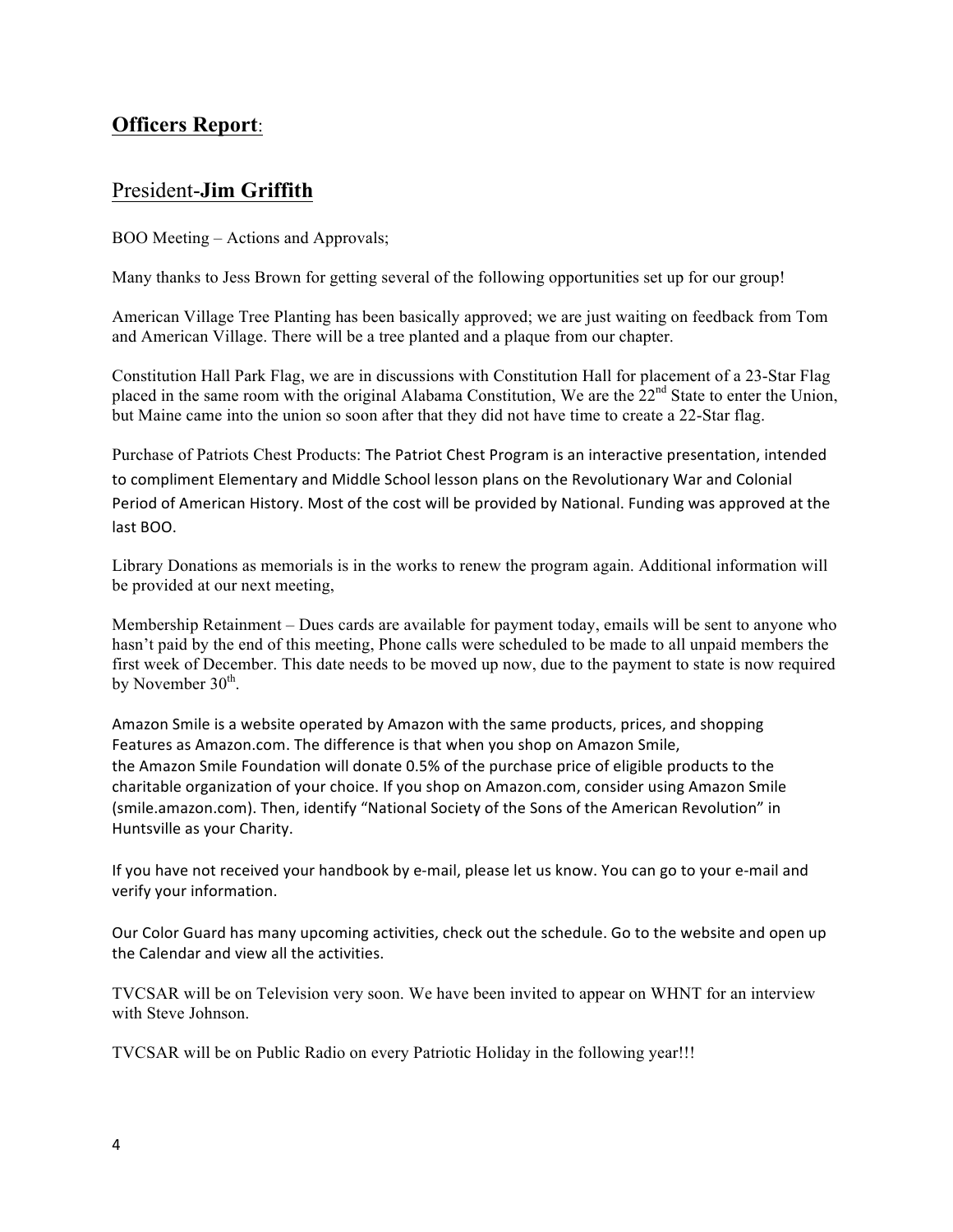Please follow up with Julie if you are interested in volunteering at Early Works. Her immediate need is someone to portray Mrs. Clause.

Mugs are for sale in the back full of candy. \$10 dollars each or our special price: two for \$20 dollars.

#### **Schedule of upcoming events:**

October 20, Maple Hill Stroll, 1:30 P.M. (Chapter Event)

November 2, Saturday, Cullman Christmas Parade, (Chapter Event)

November 7, Thursday, Hunt's Spring National Defense Luncheon

November 9, Saturday, Hartselle Veterans Day Parade

November 10, Sunday, Lemuel Mead Marking

November 11, Monday, Huntsville Veterans Day Parade, (National Event)

November 13<sup>th</sup>, Wednesday SAR Monthly Meeting (Note: Alternate date due to Holiday)

November 22, Cullman Christmas Parade

December 9, Christmas time visit to Tut Fann Home.

December 12, Hartselle Christmas Parade, (Chapter Event)

December 14. Saturday, Wreaths Across America, (National Event)

Next Meeting will be on Wednesday November 13th at our usual location in the Library. (Different date)

#### Vice President-**Ray Livingston**

Next month's speaker will be Bill Stone; Bill is the National Society Historian General. Bill will be updating us on the new Library and Museum. He will also speak on the George Washington Foundation.

Ray asked Mike Gray to come up front. Ray then presented Mike with the National War Service Medal for his service during Desert Shield and Desert Storm. Pictures were taken by Jim Maples.

#### Chaplain –**James Henderson**

Not in attendance today..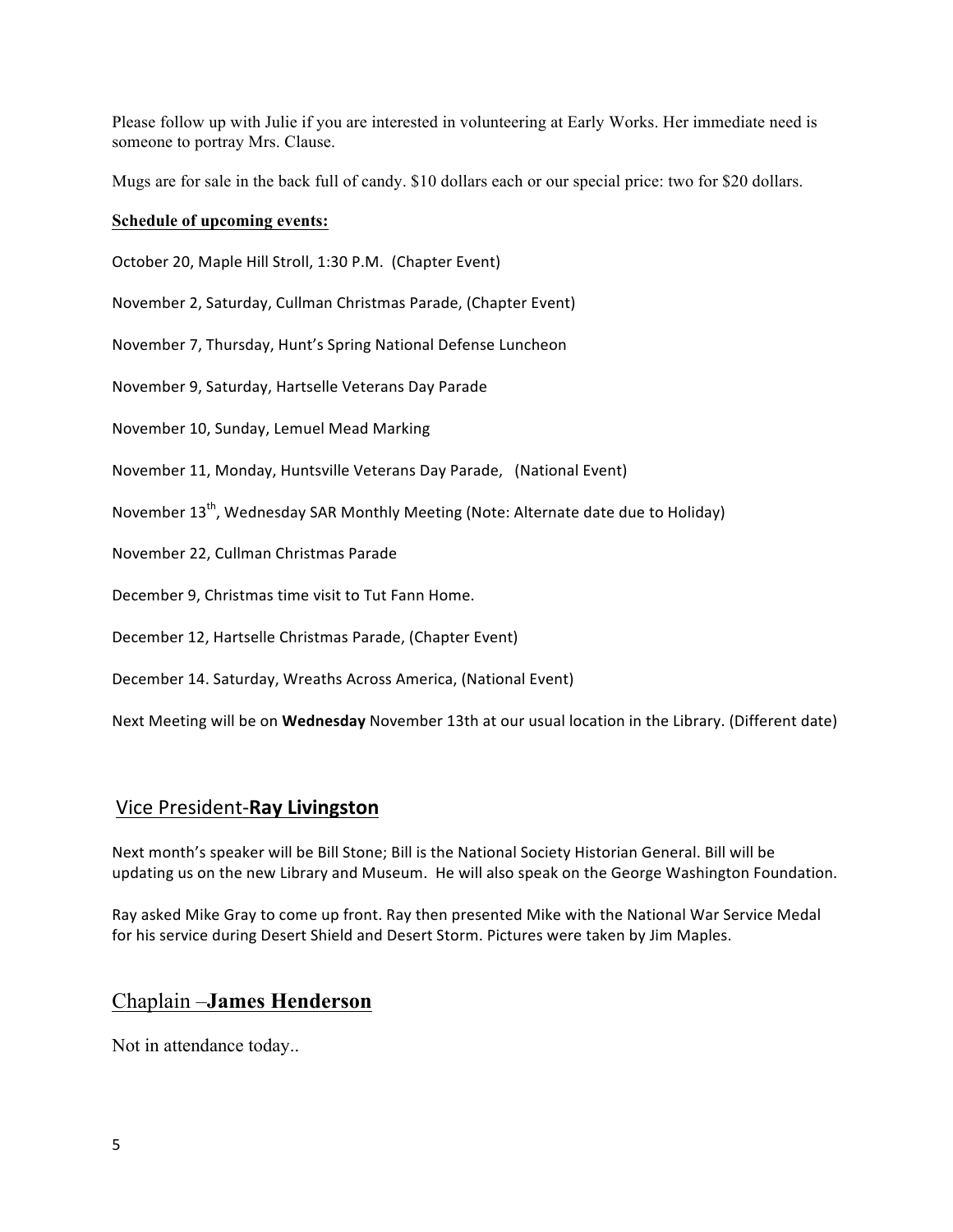### Treasurer-**Randal Jennings**

A graph was displayed on the overhead showing our checking account and our money market account totals. The October totals were \$9308.82 in the money market and \$6720.03 in the checking account.

Randal noted that he had received about 70% of the dues from the members attending today. He also informed the group that our State dues have now been moved up to November  $30<sup>th</sup>$ .

#### Registrar-**Charles McMurry SUMMARY AS OF 11 October 2019**

**1. SAR COMPATRIOTS APPROVED / REGISTERED AWAITING INDUCTION—8**

**2. SAR APPLICATIONS RECEIVED AT NSSAR AWAITING REVIEW**  $-1$ 

**3. SAR APPLICATIONS MAILED NOT RECEIVED AT NSSAR-0** 

**4. SAR APPLICATIONS STARTED, NOT FINALIZED -26** 

**5. SAR PROSPECTS: AWAITING PROSPECT'S FAMILY DATA INPUT – 53**

**6. SAR SUPPLEMENTAL APPLICATIONS APPROVED, CERT NOT AWARDED--0** 

**7. SAR SUPPLEMENTAL APPS RECEIVED AT NSSAR AWAITING REVIEW-2** 

**8. SAR SUPPLEMENTAL APPS MAILED NOT RECEIVED AT NSSAR—0**

**9. NEW SAR MEMBERS INDUCTED AT LAST REGULAR MEETING 09-Sept - 1**

**10. SAR SUPPLEMENTAL CERTIFICATES AWARDED AT MEETING 09 Sept —0**

### Recording Secretary-**Benny Hannah**

Handbook is complete and has been e-mailed to all members by Jim Maples. Junior member's info has been removed to keep their info confidential. Please review the e-mail and verify your personal information for accuracy.

Please remember to sign the guest register before you leave today.

### Corresponding Secretary-**Jim Maples**

If you need nametags, make sure you have your name on the list in the back, Make sure that you put your name down as you would like to be called.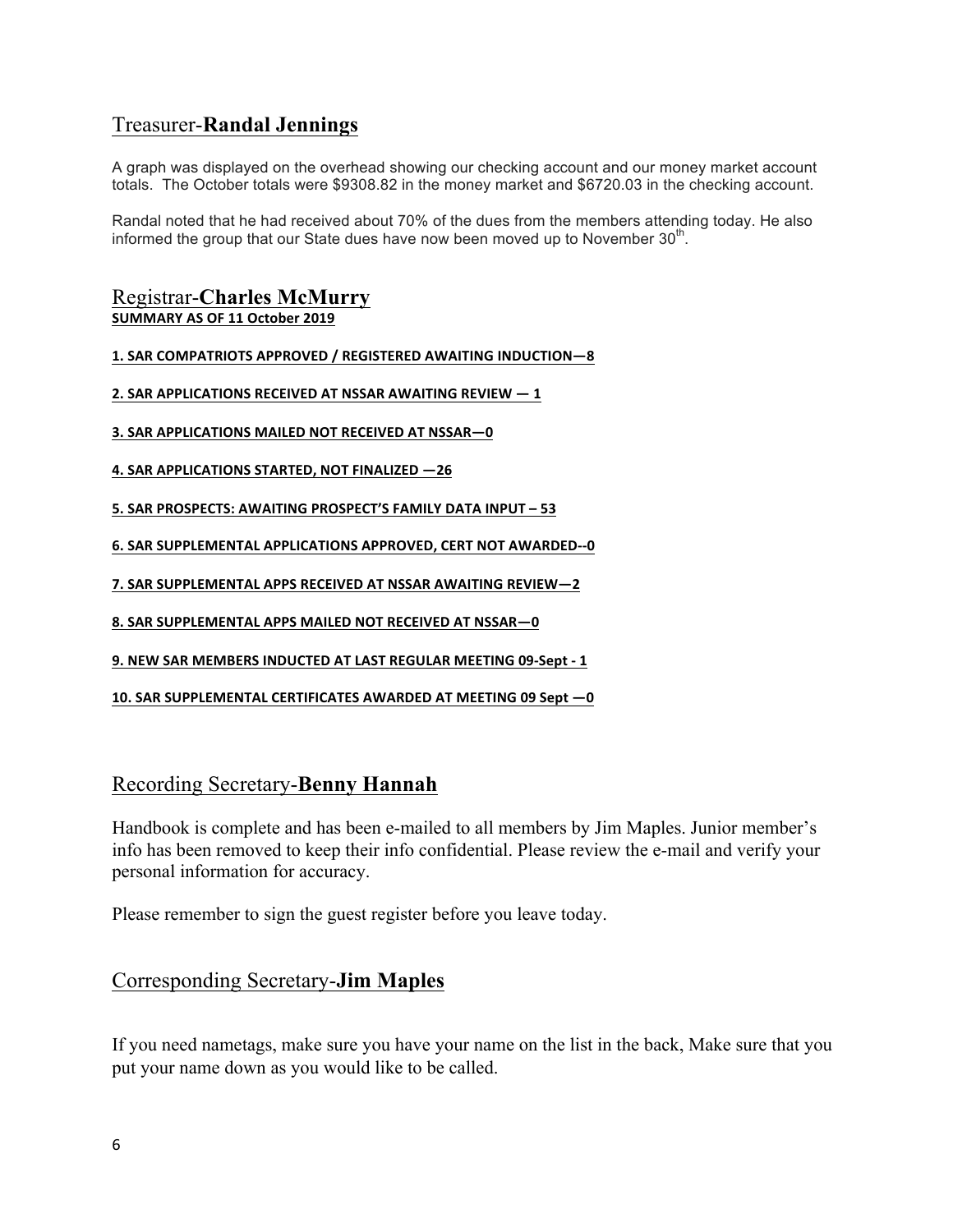If you have an e-mail change, please let him know. We need to keep the data base updated with your info and also allows us to keep updating the handbook.

After our December meeting, remember that we plan to visit the Tut Fann Veterans Home. Remember to get your Christmas Cards ready to thank a veteran.

### Historian –**Cliff Lanham**

Not in attendance.

### Genealogist-**Warren Adams**

Nothing new to Report.

### **Committee Report:**

Randal Jennings updated the chapter on the current Color Guard activities:

Recent activities included:

Wed, September 11th -- Patriot James McCrory, DAR Grave Marking, Aliceville, AL Tue, September 17th -- Ringing of the Bells, Greater Huntsville Combined DAR, Constitution Village Wed, September 18th -- Constitution Week, John Wade Keyes DAR, Athens State University Sat, October  $5^{th}$  – Grave Marking- Peggy Rogers Hunt Spring DAR.

#### Upcoming Activities:

October 20, Maple Hill Stroll, 1:30 P.M. (Chapter Event) November 2, Saturday, Cullman Christmas Parade, (Chapter Event) November 7, Thursday, Hunt's Spring National Defense Luncheon November 9, Saturday, Hartselle Veterans Day Parade November 10, Sunday, Lemuel Mead Marking November 11, Monday, Huntsville Veterans Day Parade (National Event) November 22, Cullman Christmas Parade December 12, Hartselle Christmas Parade, (Chapter Event) December 14. Saturday, Wreaths Across America, (National Event)

The Color Guard is still looking for new members. One of our challenges this year is to increase our numbers. Randal would like to have enough members to form two units. This would allow us to cover two events at the same time. If anyone is interested we have some extra uniforms. Please contact Randal for information.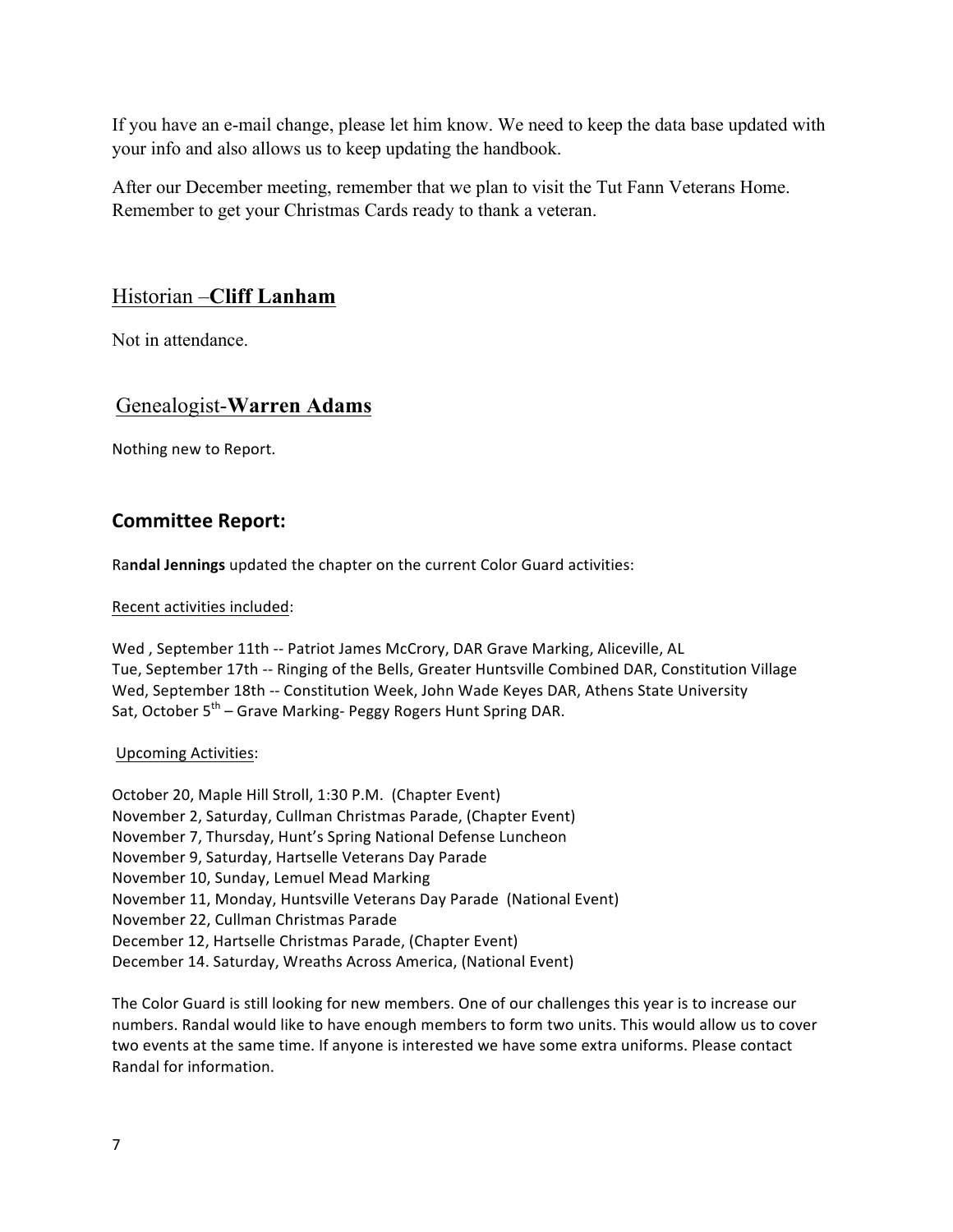Flag Committee- If you know of anyone who is properly displaying our Flag please let Randal know so we can recognize them with a flag certificate.

#### Other Committee Notes:

Mac Moon indicated that the time is here again for Public Service and Heroism awards. Mac said that several people have helped to identify people who need to be considered. We need to get the word out to the departments for accommodations. Mac has all the letters written and has requested help in personally delivering the letters. Bob Anderson has agreed to take the letters to Morgan County. In the past we have not received many responses from them. Mac has already mailed some letters to Madison County because he has confidence that they will response. Mac has letters for Limestone County where he has never received a response. Mac also noted several other departments that have never responded. 

Mac told everyone who is willing to hand deliver letters that if for some reason they could not deliver this week, they must seal up the letter and put it in the mail. It is imperative that these letters be delivered as soon as possible because they must be returned to him by the 15<sup>th</sup> of November. Mac needs to have enough time to get the citations and medals before the December meeting. Mac feels that this is one of the most important things that we do as an organization.

Randal noted that we received a streamer from National for our activity in Public Service and Heroism last year. We need to keep up the good work.

Randal updated us on the Color Guard. Randal said that he is working with two new members. His goal is to get enough guardsmen to have two complete units. Randal reminded everyone of the upcoming Maple Hill Cemetery Stroll event this weekend. Our Color Guard will kick off the event.

We will also have a float in the Veterans Day Parade. The float needs some work. Bob Anderson said that the float was at his house now. Bob plans to work on it this coming Saturday. If anyone is interested in helping, let him know and he will give you directions to his house. The float will hold up to sixteen people for the parade. Keep in mind that color Guard members in uniform have priority for seats in the float. Bob mentioned that they have some extra uniforms if someone would like to borrow.

#### **President Griffith made the following closing comments:**

- Jim said that he would like to make a special recognition for our own David Billings. David was recognized by National last year as a Minuteman. This is one of the most prestigious awards in the Nation. There are only eight in the state of Alabama. The National Society only recognizes six new Minutemen each year. Congratulations to David.
- The Oct meeting of the John Hunt CAR will be on Sunday November  $1<sup>st</sup>$  at the main library on Monroe St. in the auditorium. Contact Jane Michel with any questions.
- Thank you greeters Mike Gray and Dan Speigelburg
- Thank you Ladies Auxiliary for your undying support. Your efforts are appreciated more than you know!